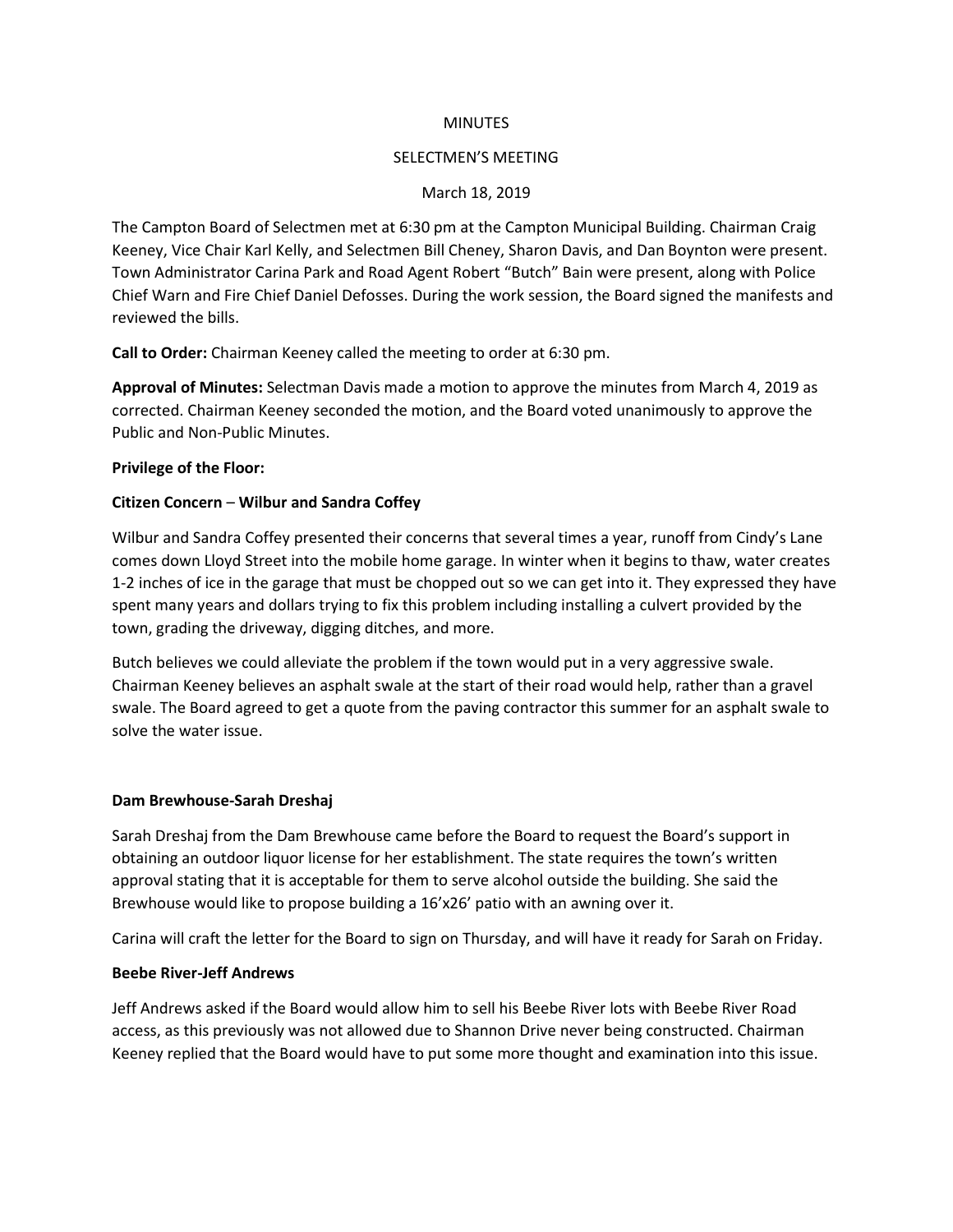Chairman Keeney said they will review Jeff's request and Carina will alert him when it is going onto the agenda.

# **Class VI Rd-Elizabeth Nolin**

Attorney Elizabeth Nolin addressed the Board on behalf of her client, Brian Jastrebsky. The first issue she'd like to discuss is the Class VI road and the length which it runs. The second issue is the ongoing problem with off road vehicles and snowmobiles in the proximity of his property. She sent a letter to the town requesting formal documentation of these roads. She said Jastrebsky is permitted to post no trespassing signs on his property, but off-road vehicles are not allowed on these Class V and Class VI roads. It's her opinion that the Board needs to take some action and an affirmative stance. According to the statute, "No person shall operate a snowmobile upon any portion of the right of public way." She expressed they could file an action in superior court.

Chairman Keeney said that the enforcement of this issue falls to the police department. Chief Warn asked for a better explanation of enforcement, as the statute does not specify an action the police department must take.

Attorney Nolin is hoping the Board would agree to something as simple as a sign to remind people not to snowmobile on this specific Class VI road. It is noted that these activities can be hazardous and this activity has been occurring on this road for months now. Chairman Keeney said the Board would provide Attorney Nolin with the information she requested.

# **Fire Department-Chief Defosses**

Chief Defosses advised that the forestry truck will in fact need a new motor and Winnipesauke Truck has quoted it for roughly \$14,000.

## **New Business:**

## **1. Selectmen Assignments**

Selectman Cheney made a motion for Chairman Keeney to continue as Chairman. Vice Chair Kelly seconded the motion. The Board voted in favor unanimously, and the motion carried.

Selectman Davis made a motion for Karl Kelly to continue as Vice Chairman. Selectman Cheney seconded the motion. The Board voted in favor unanimously, and the motion carried.

The Board agreed to honor Peter Laufenberg for his time on the Board, and his efforts with the CIP committee and the Fire Department.

Other positions are as follows: HR Representatives: Sharon Davis and Karl Kelly Planning Board Ex-officio: Bill Cheney Zoning Board Ex-officio: Dan Boynton Conservation Commission: Dan Boynton Parks and Recreation: Sharon Davis and Craig Keeney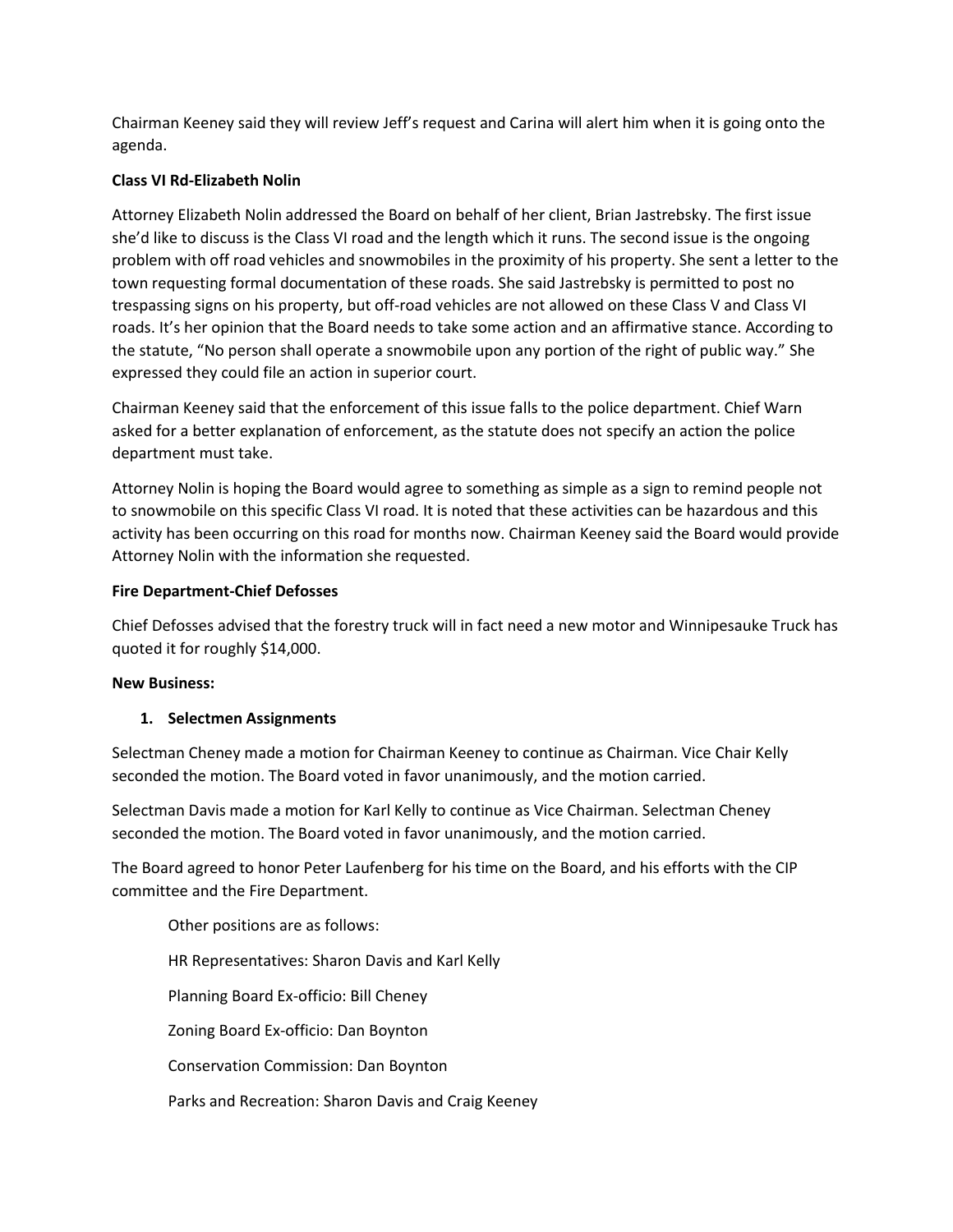Tax Assurance Officer: Sharon Davis

Voter Setup Coordinators: Karl Kelly and Sharon Davis CIP Committee: Craig Keeney and Karl Kelly, with Dan Boynton as an alternate

Fire Department / Solid Waste Transition Committee: Dan Boynton

# **2. Treasurer Appointment – Mary Durgin**

The Treasurer position is now an appointed position. Carina spoke with Mary Durgin and she is in willing to continue as Treasurer for a one-year term.

Selectman Cheney made a motion to appoint Mary Durgin as treasurer for a one-year term, which would end March 11, 2020. Selectman Davis seconded the motion. The Board voted all in favor, and the motion carried.

# **3. Trustee of the Trust Funds**

Selectman Davis made a motion to nominate Virginia Erickson for a one-year term as a Trustee of the Trust Funds. Selectman Boynton seconded the motion. The Board voted in favor, and the motion carried.

Carina will draft an appointment on Thursday and will contact Virginia when she must come to be sworn in.

## **4. Financial Update**

Carina read financial updates from the budget.

The Administration office supply line has gone down to 16%, due to an error that has been fixed.

The PD's office supply line is at 53%, because they had a large annual one-time fee for their software.

The Fire Department's Per Diem line is at 55%, because they just went through the first 8 weeks of overnight coverage. This will now drop off until this summer. The Fire Department's Training line is at 53%, as they have four employees being re-certified. They also have two employees becoming EMTs. Uniforms have also been a big expense, as they had to outfit two full time employees. The Chief is aware he is over budget for uniforms year. Equipment Maintenance is at 100% for his fire house software, and the maintenance contracts is for the heart cardiac monitor and the defibrillator. Forest fires is actually at 0% due to an error.

Highway overtime wages is at 40%.

Highway salt is within par of last year, and we are up slightly on winter sand.

Solid waste dues are a one-time annual expense.

To clarify, \$6,500 in the Health and Dental line is for the funding of the flexible spending accounts.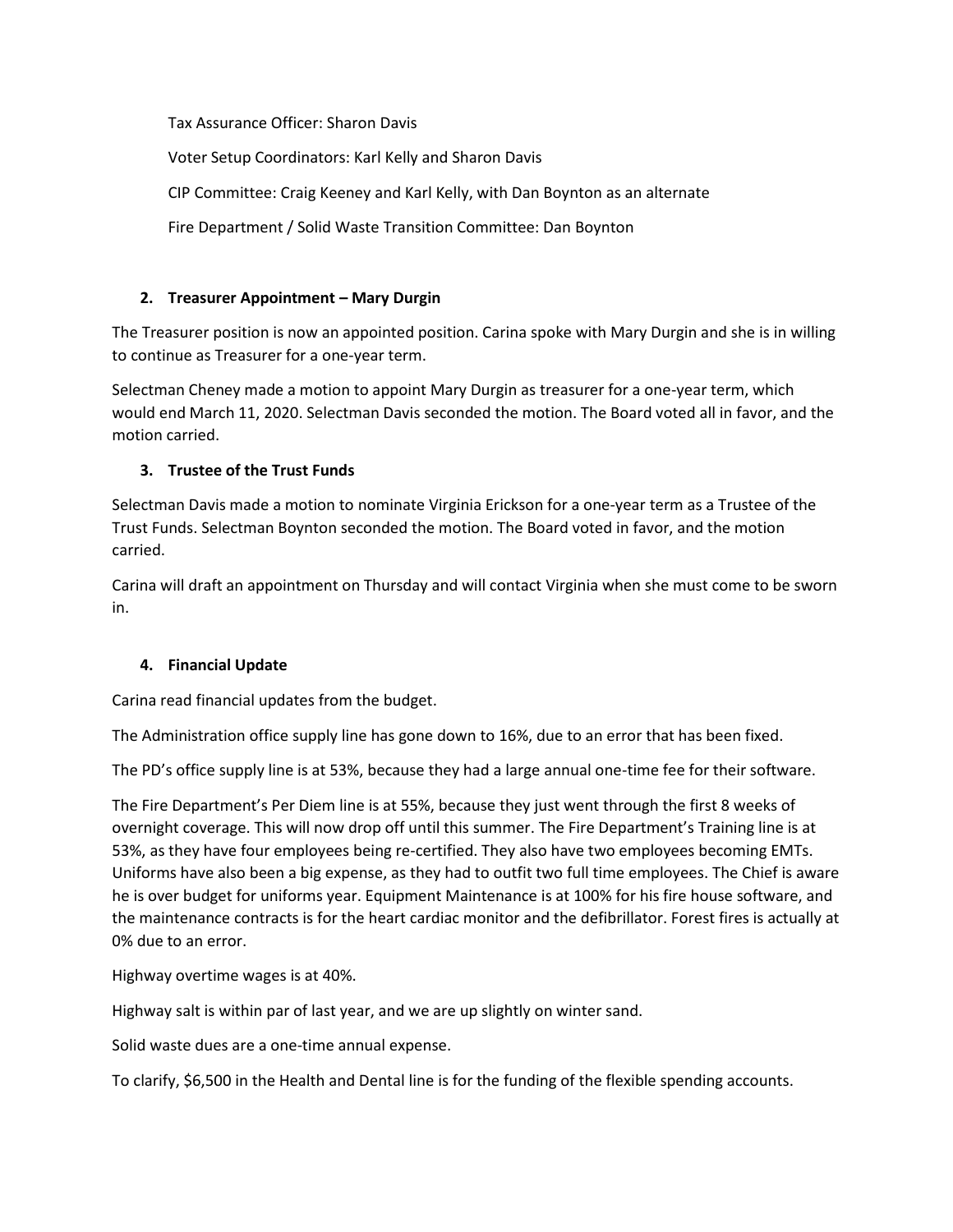#### **Correspondence**

Bob Durfee has reported that the DES has reviewed the town's application and made some comments. Most of the comments were "minor in nature and can be accommodated or resolved without any major impacts to the whole bid package." DES is requiring official documentation that the town owns the dam, even though they are the ones who appointed the town as owners. Now they are looking for something that states "we assume claims of ownership to the rights, easements, access etc. of the dam and that we take responsibility to operate and maintain the dam at the present time and in the future." We also needed to send in an additional \$1000 for being a low hazard structure. Selectman Cheney suggested we look for a deed to Tyler Way, the road leading over the dam.

The town's equalization rate for 2018 is 85.8%. This is pretty low in comparison to years past. This year's eval is needed to bring our equalization rate back up to the mid-90s.

The Town received a copy of the NH Division of Historical Resources project review for a solar garden in Beebe River. The applicant's name is Andrew Keller with New England Solar Garden Corporation.

The Policy Review Committee has made some proposed revisions to the Investment Selectman Davis made a motion that the Board approve the policy as revised, and to revisit it in one year's time. Selectman Boynton seconded the motion. As several Selectmen did not have an opportunity to read the policy before the meeting, the Board decided to table approval until the following meeting.

Carina said that the next policy she will have the committee review is the Debit Card Policy.

#### **Board Concerns and Directives**

Selectman Boynton said a citizen asked him about the sharp stones being laid down to remediate mud. Selectman Boynton spoke with Butch about this and then communicated back to the citizen, who still asked him to bring the concern to the Board.

Selectman Boynton also distributed information on the analysis he completed of the town's phone system, which includes pricing information.

#### **Non-Public Session in Accordance with RSA 91-A:3, II (c)**

**In Public Session a Motion was made to go into Non-Public Session under RSA 91-A: 3, II (c). The motion was seconded and with a roll call vote: Chairman Keeney – aye, Selectman Davis – aye, Selectman Kelly – aye, Selectman Cheney – aye. The Board went into Non-Public Session at 8:30 pm. The Board came out of Non-Public session at 8:38pm.** 

**In Public Session a Motion was made to go into Non-Public Session under RSA 91-A: 3, II (a). The motion was seconded and with a roll call vote: Chairman Keeney – aye, Selectman Davis – aye, Selectman Kelly – aye, Selectman Cheney – aye. The Board went into Non-Public Session at 8:39 pm. The Board came out of Non-Public session at 8:41pm.**